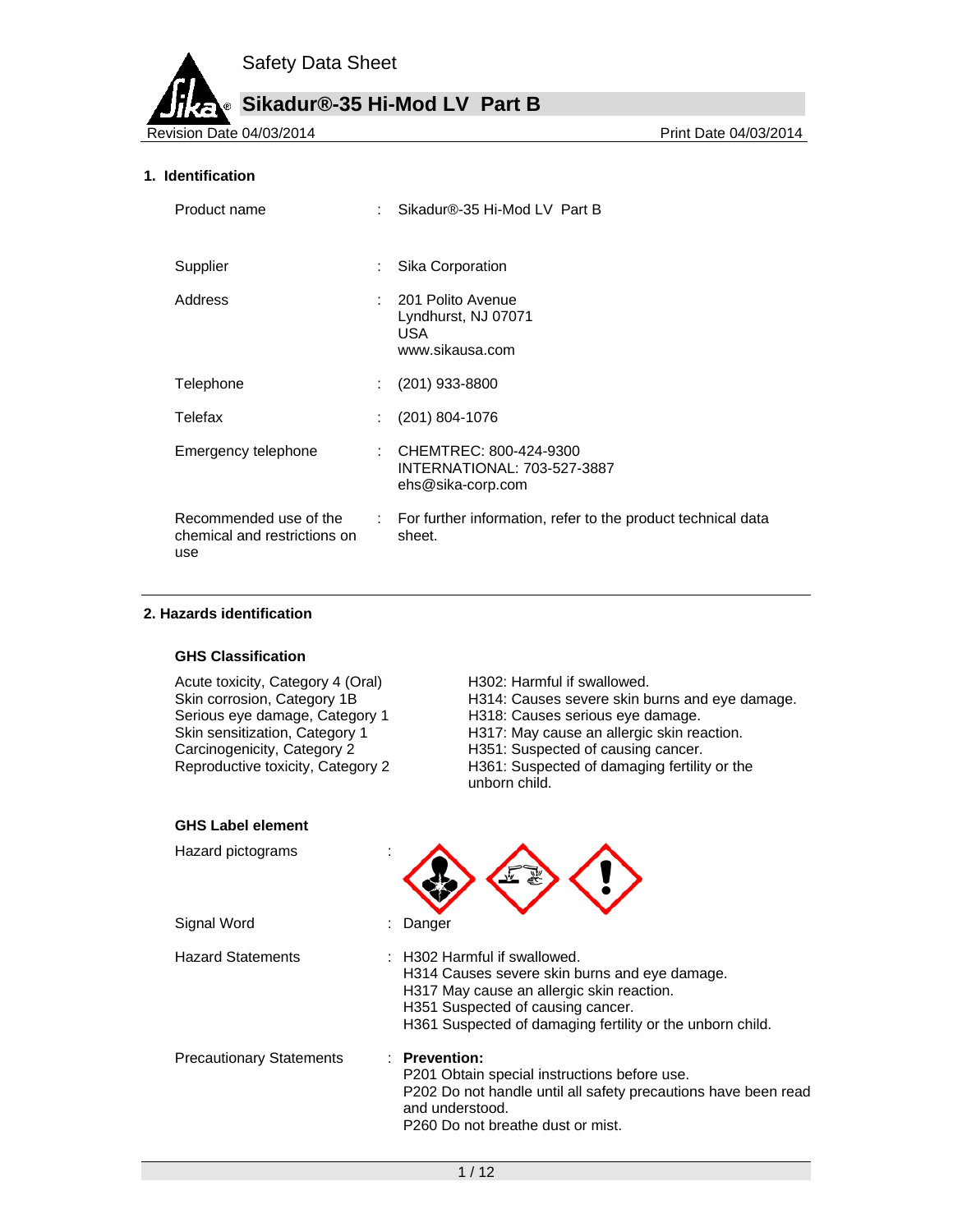

**Sikadur®-35 Hi-Mod LV Part B**

P270 Do not eat, drink or smoke when using this product. P272 Contaminated work clothing should not be allowed out of the workplace. P280 Wear protective gloves/ protective clothing/ eye protection/ face protection. P281 Use personal protective equipment as required. **Response:**  P301 + P312 IF SWALLOWED: Call a POISON CENTER or doctor/ physician if you feel unwell. P301 + P330 + P331 IF SWALLOWED: Rinse mouth. Do NOT induce vomiting. P303 + P361 + P353 IF ON SKIN (or hair): Remove/ Take off immediately all contaminated clothing. Rinse skin with water/ shower. P304 + P340 IF INHALED: Remove victim to fresh air and keep at rest in a position comfortable for breathing. P305 + P351 + P338 IF IN EYES: Rinse cautiously with water for several minutes. Remove contact lenses, if present and easy to do. Continue rinsing. P308 + P313 IF exposed or concerned: Get medical advice/ attention. P310 Immediately call a POISON CENTER or doctor/ physician. P333 + P313 If skin irritation or rash occurs: Get medical advice/ attention. P363 Wash contaminated clothing before reuse. **Storage:**  P405 Store locked up. **Disposal:**  P501 Dispose of contents/ container to an approved waste disposal plant. Warning **Example 20** Marning : Reports have associated repeated and prolonged exposure to some of the chemicals in this product with permanent brain,liver, kidney and nervous system damage. Intentional misuse by deliberate concentration and inhalation of vapors may be harmful or fatal.

See Section 11 for more detailed information on health effects and symptoms.

#### **3. Composition/information on ingredients**

#### **Hazardous ingredients**

| <b>Chemical Name</b>                          | CAS-No.       | Concentration (%) |
|-----------------------------------------------|---------------|-------------------|
| Benzyl alcohol                                | 100-51-6      | $>= 20 - 25 \%$   |
| Isophoronediamine                             | 2855-13-2     | $>= 20 - 25 \%$   |
| Phenol, 4-nonyl, branched                     | 84852-15-3    | $>= 10 - 20 \%$   |
| 2,4,6-tris(dimethylaminomethyl)phenol         | $90 - 72 - 2$ | $>= 10 - 20%$     |
| solvent naphtha (petroleum), heavy arom.      | 64742-94-5    | $>= 2 - 5\%$      |
| bis[(dimethylamino)methyl]phenol              | 71074-89-0    | $>= 1 - 2%$       |
| 1-methylnaphthalene                           | $90-12-0$     | $>= 1 - 2%$       |
| P-toluenesulphonic acid (containing a maximum | 104-15-4      | $>= 1 - 2%$       |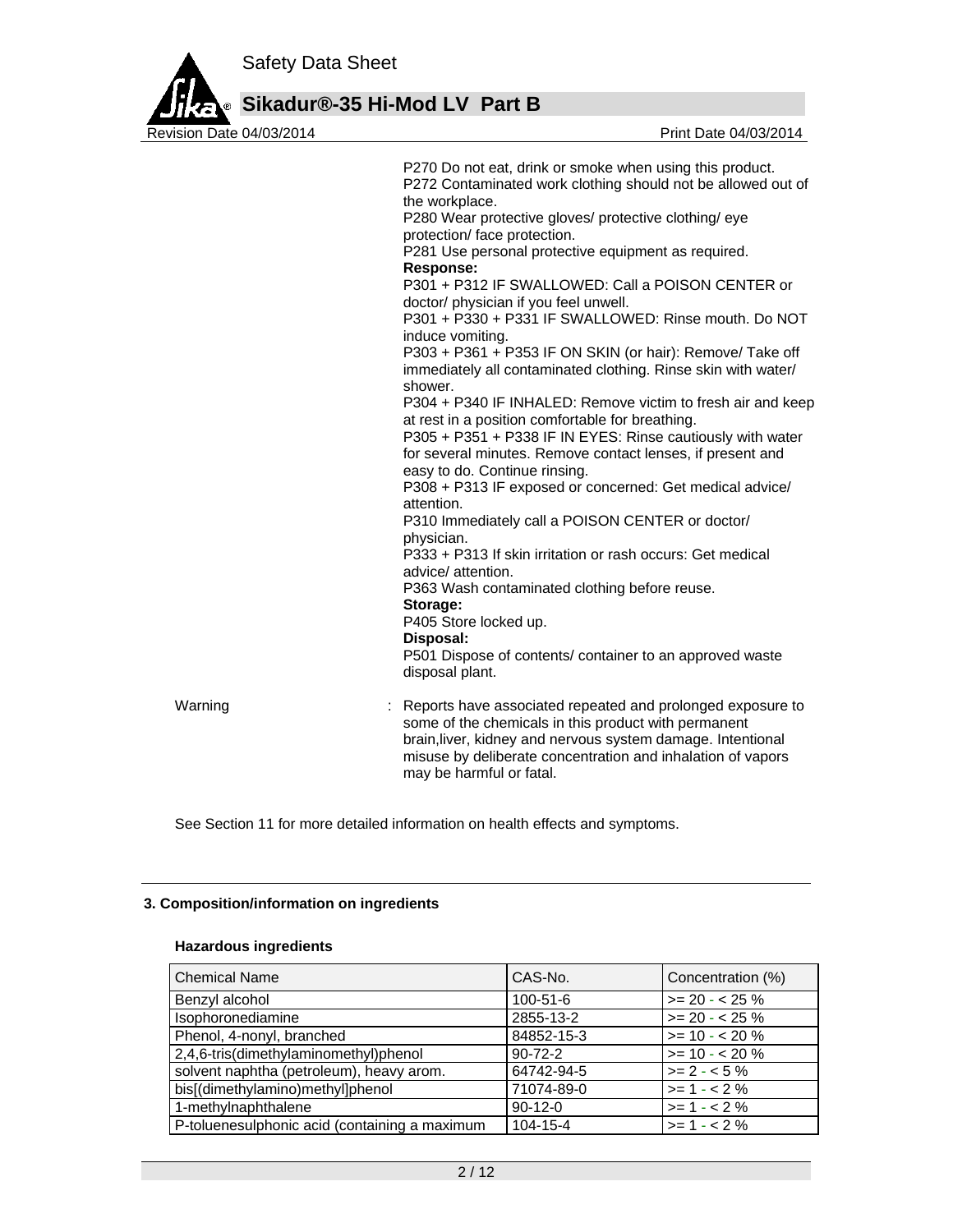

Revision Date 04/03/2014 **Revision Date 04/03/2014** 

| of 5 % H2SO4)     |               |                 |
|-------------------|---------------|-----------------|
| Naphthalene, pure | $91 - 20 - 3$ | $2\%$<br>$>= 1$ |

There are no additional ingredients present which, within the current knowledge of the supplier and in the concentrations applicable, are classified as hazardous to health or the environment and hence require reporting in this section.

#### **4. First aid measures**

| If inhaled                                                        | : Move to fresh air.<br>Consult a physician after significant exposure.                                                                                                                                                                                                                                                 |
|-------------------------------------------------------------------|-------------------------------------------------------------------------------------------------------------------------------------------------------------------------------------------------------------------------------------------------------------------------------------------------------------------------|
| In case of skin contact                                           | Take off contaminated clothing and shoes immediately.<br>Wash off with soap and plenty of water.<br>Immediate medical treatment is necessary as untreated<br>wounds from corrosion of the skin heal slowly and with<br>difficulty.                                                                                      |
| In case of eye contact                                            | : Small amounts splashed into eyes can cause irreversible<br>tissue damage and blindness.<br>In the case of contact with eyes, rinse immediately with plenty<br>of water and seek medical advice.<br>Continue rinsing eyes during transport to hospital.<br>Remove contact lenses.<br>Keep eye wide open while rinsing. |
| If swallowed                                                      | : Clean mouth with water and drink afterwards plenty of water.<br>Do NOT induce vomiting.<br>Do not give milk or alcoholic beverages.<br>Never give anything by mouth to an unconscious person.<br>Take victim immediately to hospital.                                                                                 |
| Most important symptoms<br>and effects, both acute and<br>delayed | : Health injuries may be delayed.<br>corrosive effects<br>sensitizing effects                                                                                                                                                                                                                                           |
|                                                                   | Gastrointestinal discomfort<br>Allergic reactions<br><b>Dermatitis</b><br>See Section 11 for more detailed information on health effects<br>and symptoms.                                                                                                                                                               |
| Protection of first-aiders                                        | : Move out of dangerous area.<br>Consult a physician.<br>Show this material safety data sheet to the doctor in<br>attendance.                                                                                                                                                                                           |
| Notes to physician                                                | : Treat symptomatically.                                                                                                                                                                                                                                                                                                |

## **5. Fire-fighting measures**

| Suitable extinguishing media | Use extinguishing measures that are appropriate to local |
|------------------------------|----------------------------------------------------------|
|                              | circumstances and the surrounding environment.           |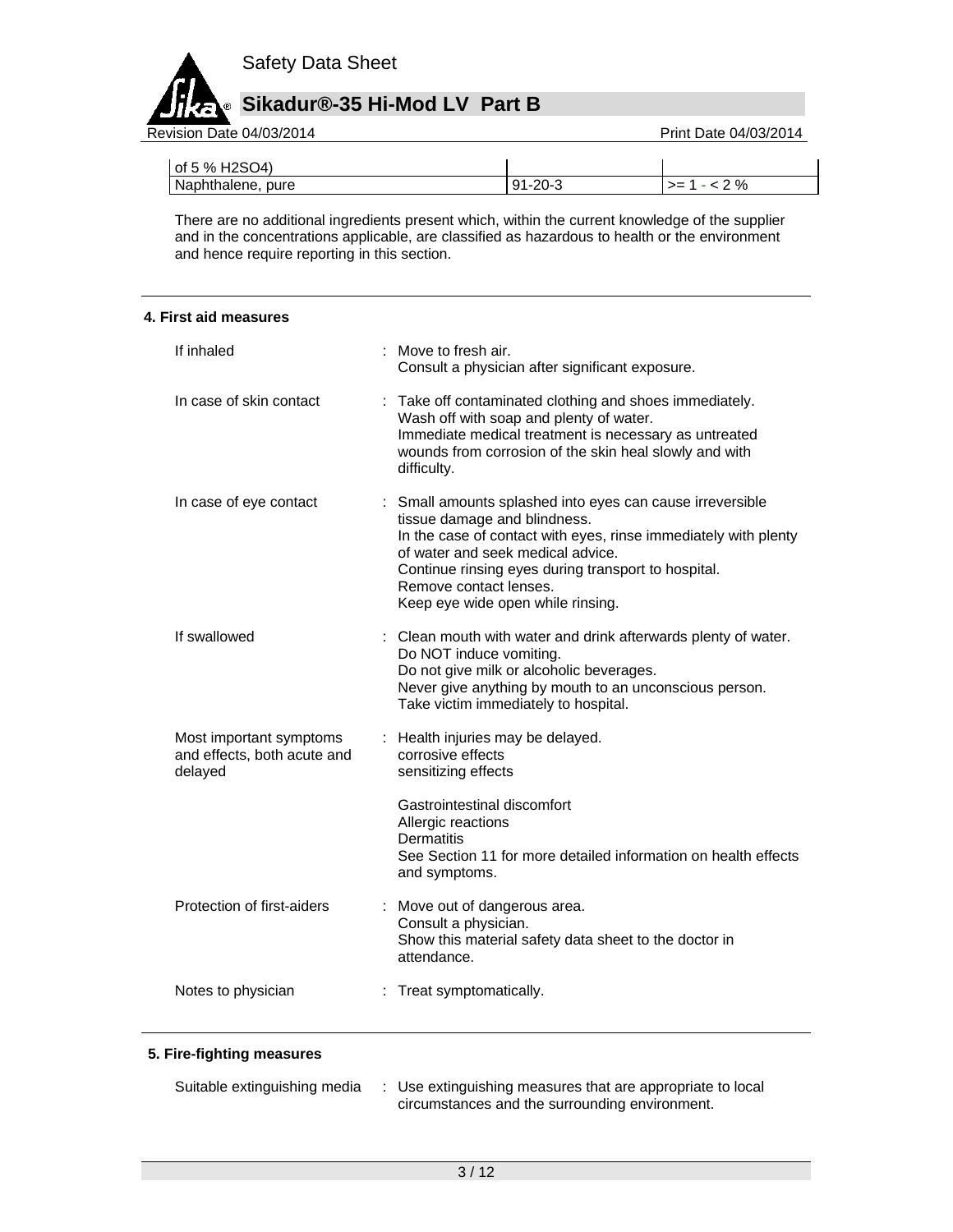

# **Sikadur®-35 Hi-Mod LV Part B**

| Revision Date 04/03/2014                          | Print Date 04/03/2014                                                                                                                                                                                                           |
|---------------------------------------------------|---------------------------------------------------------------------------------------------------------------------------------------------------------------------------------------------------------------------------------|
| Specific extinguishing<br>methods                 | : Collect contaminated fire extinguishing water separately. This<br>must not be discharged into drains.<br>Fire residues and contaminated fire extinguishing water must<br>be disposed of in accordance with local regulations. |
| Special protective equipment<br>for fire-fighters | : In the event of fire, wear self-contained breathing apparatus.                                                                                                                                                                |
|                                                   |                                                                                                                                                                                                                                 |

## **6. Accidental release measures**

| Personal precautions,<br>protective equipment and<br>emergency procedures | : Use personal protective equipment.<br>Deny access to unprotected persons.                                                                                                                                                                     |
|---------------------------------------------------------------------------|-------------------------------------------------------------------------------------------------------------------------------------------------------------------------------------------------------------------------------------------------|
| Environmental precautions                                                 | : Do not flush into surface water or sanitary sewer system.<br>If the product contaminates rivers and lakes or drains inform<br>respective authorities.<br>Local authorities should be advised if significant spillages<br>cannot be contained. |
| Methods and materials for<br>containment and cleaning up                  | : Soak up with inert absorbent material (e.g. sand, silica gel,<br>acid binder, universal binder, sawdust).<br>Keep in suitable, closed containers for disposal.                                                                                |

## **7. Handling and storage**

| Advice on safe handling     | : Avoid exceeding the given occupational exposure limits (see<br>section 8).<br>Do not get in eyes, on skin, or on clothing.<br>For personal protection see section 8.<br>Persons with a history of skin sensitization problems or<br>asthma, allergies, chronic or recurrent respiratory disease<br>should not be employed in any process in which this mixture is<br>being used.<br>Smoking, eating and drinking should be prohibited in the<br>application area.<br>Follow standard hygiene measures when handling chemical<br>products. |
|-----------------------------|---------------------------------------------------------------------------------------------------------------------------------------------------------------------------------------------------------------------------------------------------------------------------------------------------------------------------------------------------------------------------------------------------------------------------------------------------------------------------------------------------------------------------------------------|
| Conditions for safe storage | : Store in original container.<br>Keep container tightly closed in a dry and well-ventilated<br>place.<br>Containers which are opened must be carefully resealed and<br>kept upright to prevent leakage.<br>Observe label precautions.<br>Store in accordance with local regulations.                                                                                                                                                                                                                                                       |
| Materials to avoid          | $:$ no data available                                                                                                                                                                                                                                                                                                                                                                                                                                                                                                                       |

## **8. Exposure controls/personal protection**

| <b>Component</b>  | CAS-No.       | Basis **     | Value | Exposure limit(s) $*$<br>Form of exposure |
|-------------------|---------------|--------------|-------|-------------------------------------------|
| Naphthalene, pure | $91 - 20 - 3$ | <b>ACGIH</b> | TWA   | 10 ppm                                    |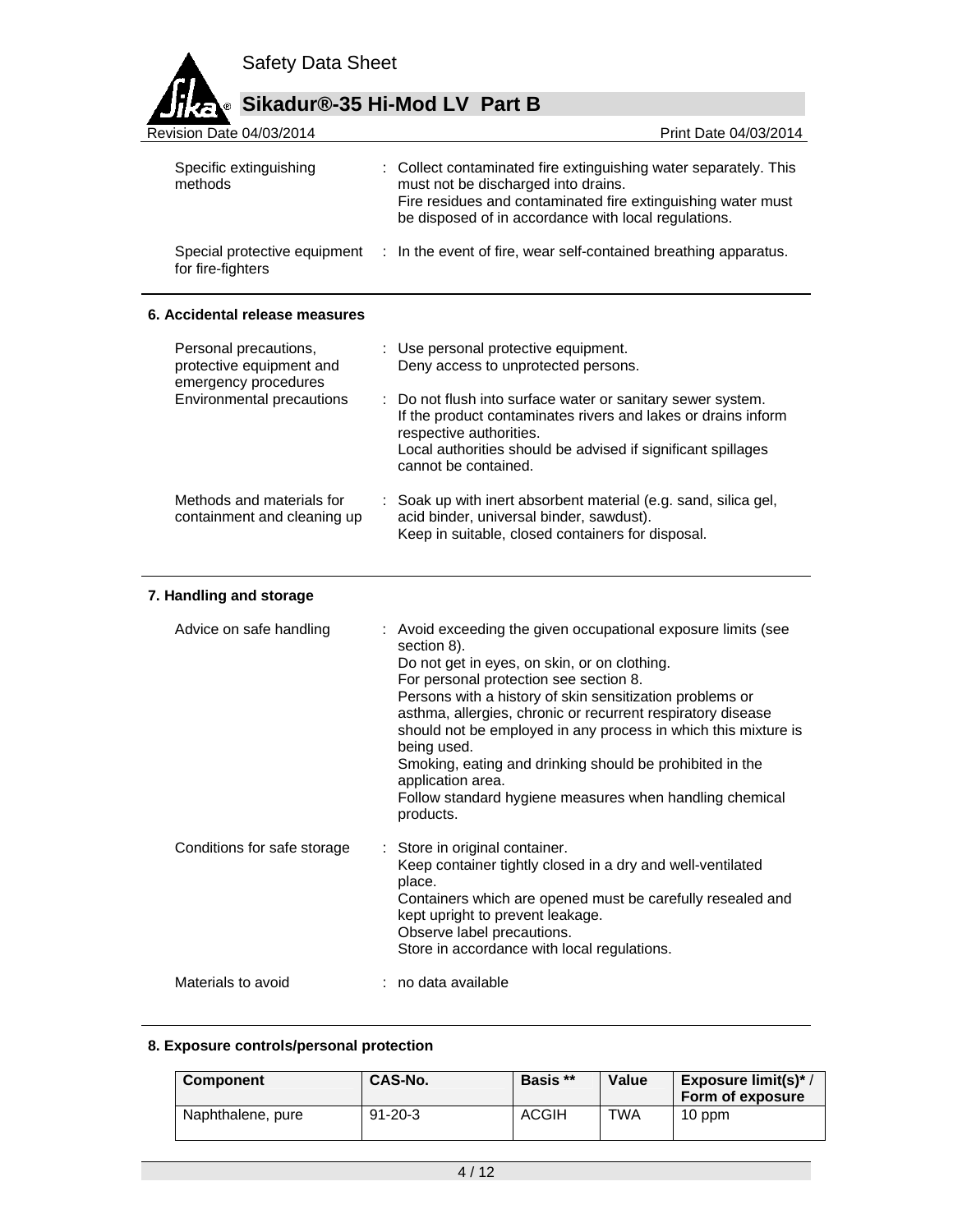

# **Sikadur®-35 Hi-Mod LV Part B**

Revision Date 04/03/2014 **Revision Date 04/03/2014** 

|  | <b>ACGIH</b> | <b>STEL</b> | 15 ppm             |
|--|--------------|-------------|--------------------|
|  | OSHA Z-1     | <b>TWA</b>  | 10 ppm<br>50 mg/m3 |
|  | OSHA P0      | TWA         | 10 ppm<br>50 mg/m3 |
|  | OSHA P0      | <b>STEL</b> | 15 ppm<br>75 mg/m3 |

\*The above mentioned values are in accordance with the legislation in effect at the date of the release of this safety data sheet.

#### \*\***Basis**

ACGIH. Threshold Limit Values (TLV) OSHA P0. Table Z-1, Limit for Air Contaminat (1989 Vacated Values) OSHA P1. Permissible Exposure Limits (PEL), Table Z-1, Limit for Air Contaminant OSHA P2. Permissible Exposure Limits (PEL), Table Z-2 OSHA Z3. Table Z-3, Mineral Dust

| <b>Engineering measures</b> | : Use of adequate ventilation should be sufficient to control<br>worker exposure to airborne contaminants. If the use of this<br>product generates dust, fumes, gas, vapor or mist, use<br>process enclosures, local exhaust ventilation or other<br>engineering controls to keep worker exposure below any<br>recommended or statutory limits. |
|-----------------------------|-------------------------------------------------------------------------------------------------------------------------------------------------------------------------------------------------------------------------------------------------------------------------------------------------------------------------------------------------|
|-----------------------------|-------------------------------------------------------------------------------------------------------------------------------------------------------------------------------------------------------------------------------------------------------------------------------------------------------------------------------------------------|

#### **Personal protective equipment**

| Respiratory protection   | : Use a properly fitted NIOSH approved air-purifying or air-fed<br>respirator complying with an approved standard if a risk<br>assessment indicates this is necessary.                                                                                                             |  |
|--------------------------|------------------------------------------------------------------------------------------------------------------------------------------------------------------------------------------------------------------------------------------------------------------------------------|--|
|                          | The filter class for the respirator must be suitable for the<br>maximum expected contaminant concentration<br>(gas/vapor/aerosol/particulates) that may arise when handling<br>the product. If this concentration is exceeded, self-contained<br>breathing apparatus must be used. |  |
| Hand protection          |                                                                                                                                                                                                                                                                                    |  |
| <b>Remarks</b>           | : Chemical-resistant, impervious gloves complying with an<br>approved standard should be worn at all times when handling<br>chemical products if a risk assessment indicates this is<br>necessary.                                                                                 |  |
| Eye protection           | : Safety eyewear complying with an approved standard should<br>be used when a risk assessment indicates this is necessary.                                                                                                                                                         |  |
| Skin and body protection | : Choose body protection in relation to its type, to the<br>concentration and amount of dangerous substances, and to<br>the specific work-place.                                                                                                                                   |  |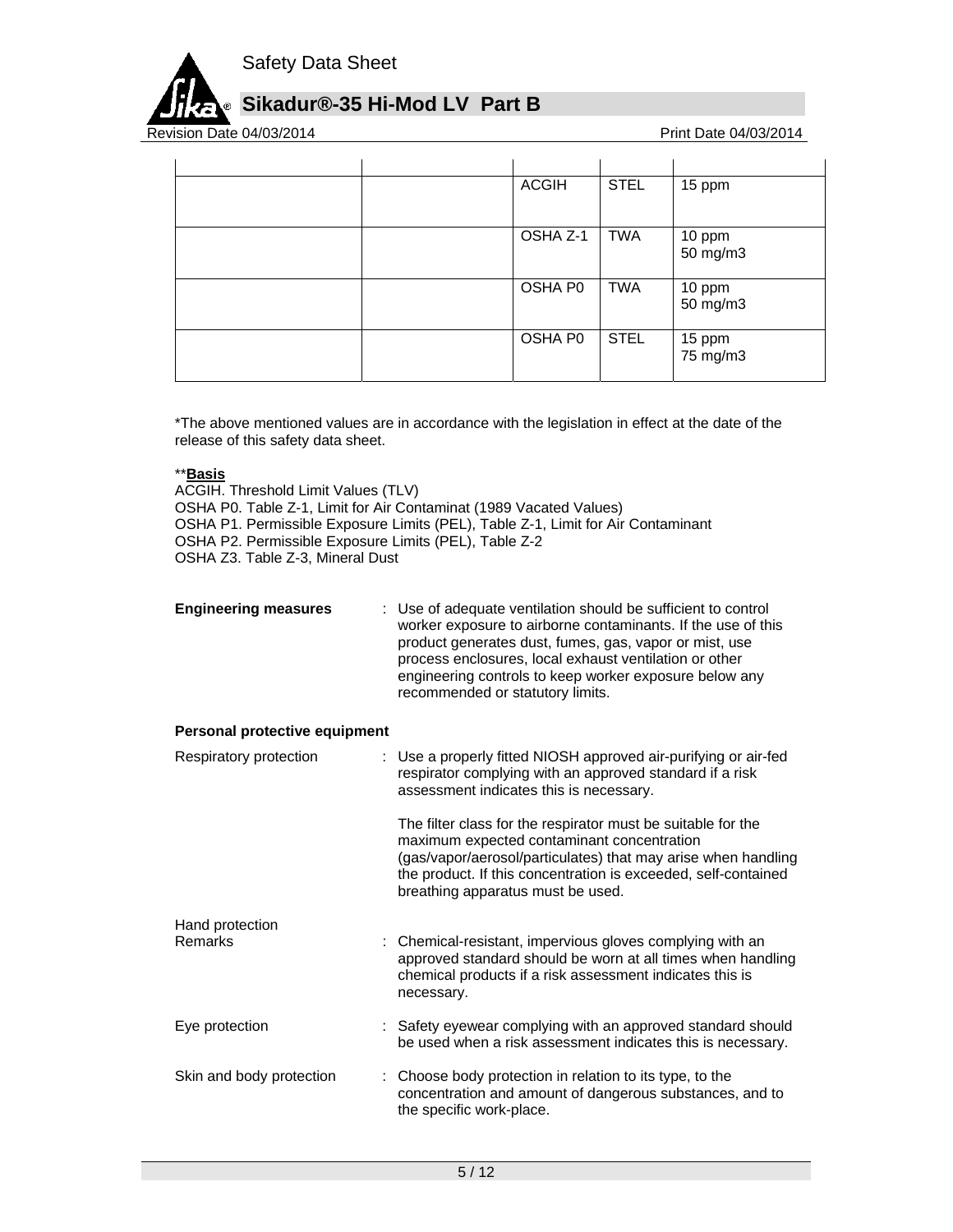**Sikadur®-35 Hi-Mod LV Part B** ø

Revision Date 04/03/2014

| Hygiene measures | : Avoid contact with skin, eyes and clothing.<br>Wash hands before breaks and immediately after handling the<br>product.<br>Remove contaminated clothing and protective equipment<br>before entering eating areas.<br>Wash thoroughly after handling. |  |
|------------------|-------------------------------------------------------------------------------------------------------------------------------------------------------------------------------------------------------------------------------------------------------|--|
|                  |                                                                                                                                                                                                                                                       |  |

## **9. Physical and chemical properties**

| Appearance                                 | $\ddot{\phantom{a}}$ | liquid                               |
|--------------------------------------------|----------------------|--------------------------------------|
| Color                                      |                      | amber                                |
| Odor                                       |                      | amine-like                           |
| Odor Threshold                             | t                    | no data available                    |
| Flash point                                |                      | ca. > 212 °F (> 100 °C)              |
| Ignition temperature                       | ÷                    | not applicable                       |
| Decomposition temperature                  | ÷.                   | no data available                    |
| Lower explosion limit (Vol%)               | ÷.                   | no data available                    |
| Upper explosion limit (Vol%)               | ÷.                   | no data available                    |
| Flammability (solid, gas)                  | ÷.                   | no data available                    |
| Oxidizing properties                       | ÷                    | no data available                    |
| Autoignition temperature                   | ÷                    | no data available                    |
| pH                                         | ÷                    | no data available                    |
| Melting point/range /<br>Freezing point    | $\ddot{\phantom{a}}$ | no data available                    |
| Boiling point/boiling range                | t.                   | no data available                    |
| Vapor pressure                             | ÷                    | no data available                    |
| Density                                    | ÷                    | ca.0.98 g/cm3<br>at 68 °F (20 °C)    |
| Water solubility                           | İ.                   | Note: soluble                        |
| Partition coefficient: n-<br>octanol/water | ÷                    | no data available                    |
| Viscosity, dynamic                         | İ.                   | no data available                    |
| Viscosity, kinematic                       | ÷                    | ca.> 20.5 mm2/s<br>at 104 °F (40 °C) |
| Relative vapor density                     | İ.                   | no data available                    |
| Evaporation rate                           | ÷                    | no data available                    |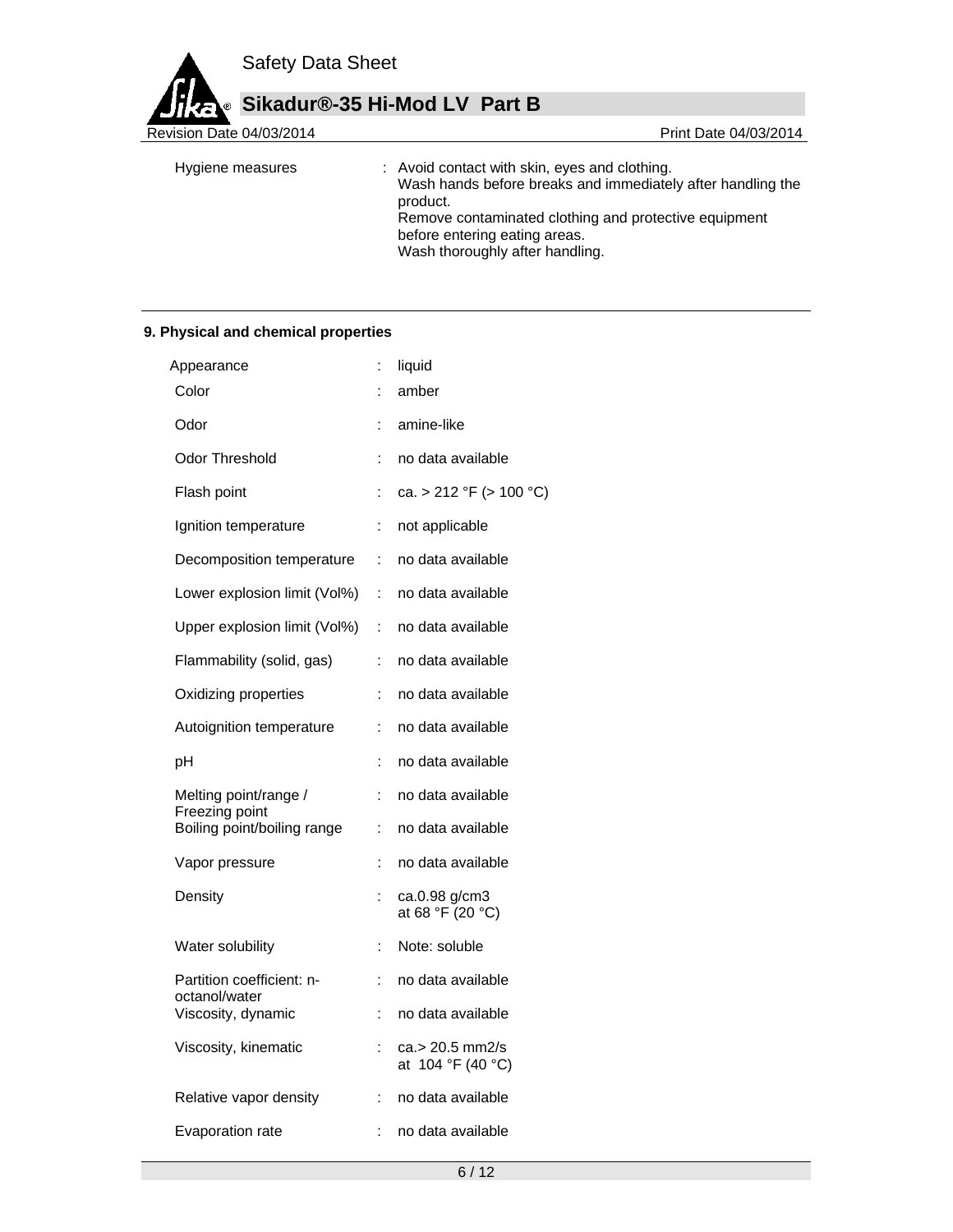# **Sikadur®-35 Hi-Mod LV Part B**

Revision Date 04/03/2014 **Revision Date 04/03/2014** 

| Burning rate                                | no data available                   |
|---------------------------------------------|-------------------------------------|
| Volatile organic compounds<br>(VOC) content | $\therefore$ 22 g/l<br>A+B Combined |

### **10. Stability and reactivity**

| Reactivity                            | : No dangerous reaction known under conditions of normal use. |
|---------------------------------------|---------------------------------------------------------------|
| Chemical stability                    | : The product is chemically stable.                           |
| Possibility of hazardous<br>reactions | : Stable under recommended storage conditions.                |
| Conditions to avoid                   | : no data available                                           |
| Incompatible materials                | : no data available                                           |

## **11. Toxicological information**

#### **Acute toxicity**

| <u>Product</u>            |                         |
|---------------------------|-------------------------|
| Acute oral toxicity       | : Harmful if swallowed. |
| Acute inhalation toxicity | : no data available     |
| Acute dermal toxicity     | : no data available     |
|                           |                         |

## **Ingredients:**

| <b>Benzyl alcohol:</b><br>Acute oral toxicity | : LD50 Oral rat: 1,230 mg/kg             |
|-----------------------------------------------|------------------------------------------|
| $\Lambda$ outo inholotion tovioitu            | $. 1050 \, \text{m}$ $. 110 \, \text{m}$ |

| Acute inhalation toxicity | : LC50 rat: 4.178 mg/l<br>Exposure time: 4 h<br>Test atmosphere: dust/mist |
|---------------------------|----------------------------------------------------------------------------|
|                           |                                                                            |

| Isophoronediamine:<br>Acute oral toxicity | : LD50 Oral rat: $1,030$ mg/kg |  |
|-------------------------------------------|--------------------------------|--|
| Phenol, 4-nonyl, branched :               |                                |  |

## Acute dermal toxicity : LD50 Dermal rabbit: 3,160 mg/kg

#### **Skin corrosion/irritation**

## **Product**

Causes severe skin burns and eye damage.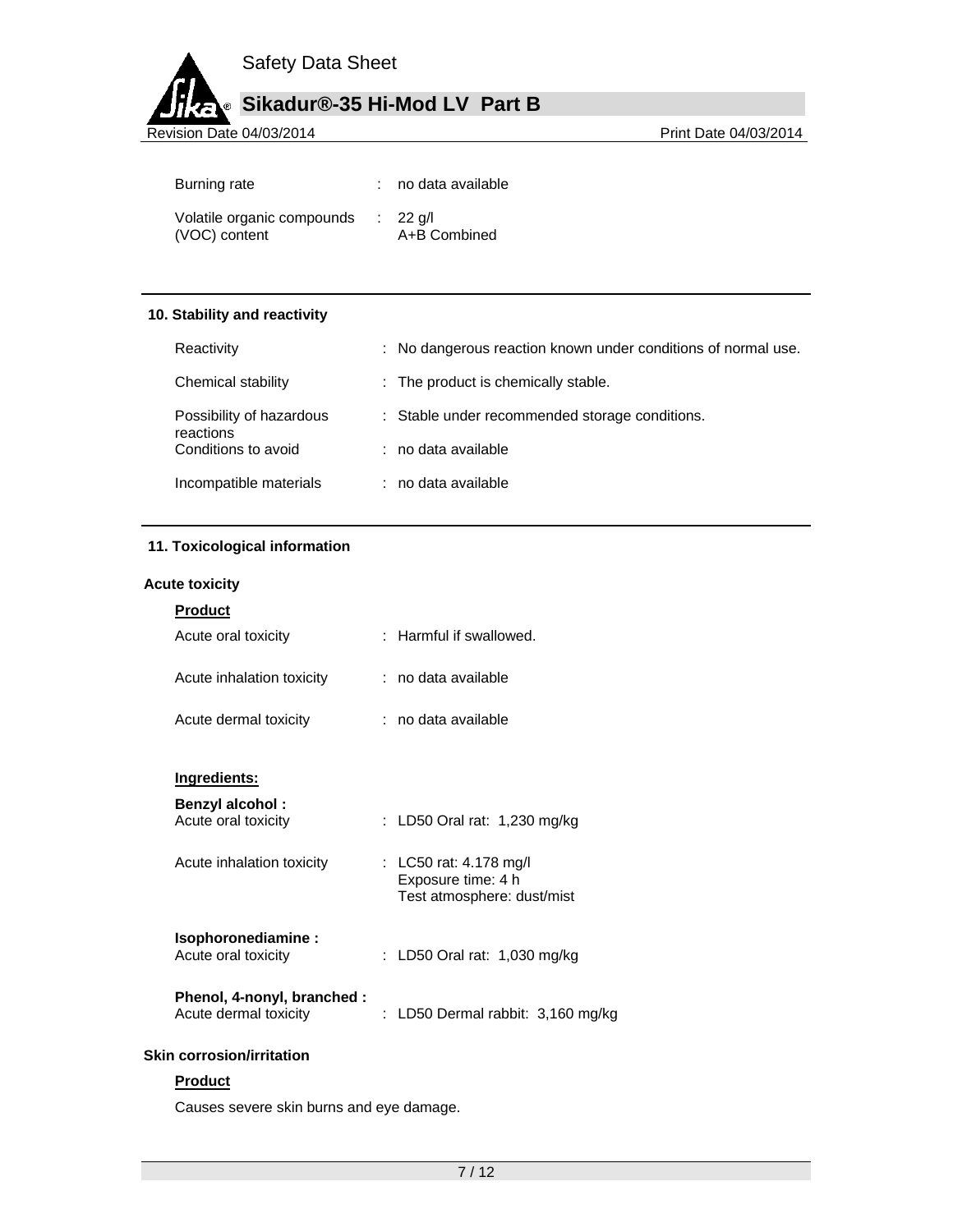

Revision Date 04/03/2014 **Print Date 04/03/2014** Print Date 04/03/2014

#### **Serious eye damage/eye irritation**

#### **Product**

no data available

#### **Respiratory or skin sensitization**

#### **Product**

May cause an allergic skin reaction.

#### **Germ cell mutagenicity**

#### **Product**

| Mutagenicity |  | no data available |
|--------------|--|-------------------|
|--------------|--|-------------------|

#### **Carcinogenicity**

**Product** 

| Carcinogenicity | : Suspected of causing cancer. |
|-----------------|--------------------------------|
|-----------------|--------------------------------|

| <b>IARC</b> | Group 2B: Possibly carcinogenic to humans       |               |
|-------------|-------------------------------------------------|---------------|
|             | Naphthalene, pure                               | $91-20-3$     |
| <b>NTP</b>  | Reasonably anticipated to be a human carcinogen |               |
|             | Naphthalene, pure                               | $91 - 20 - 3$ |

## **Reproductive Toxicity/Fertility**

## **Product**

#### **Reproductive Toxicity/Development/Teratogenicity**

#### **Product**

Teratogenicity : no data available

#### **STOT-single exposure**

#### **Product**

Assessment: no data available

#### **STOT-repeated exposure**

Reports have associated repeated and prolonged exposure to some of the chemicals in this product with permanent brain,liver, kidney and nervous system damage. Intentional misuse by deliberate concentration and inhalation of vapors may be harmful or fatal. Once sensitized, a severe allergic reaction may occur when subsequently exposed to very low levels.

#### **Product**

Assessment: no data available

#### **Aspiration toxicity**

#### **Product**

no data available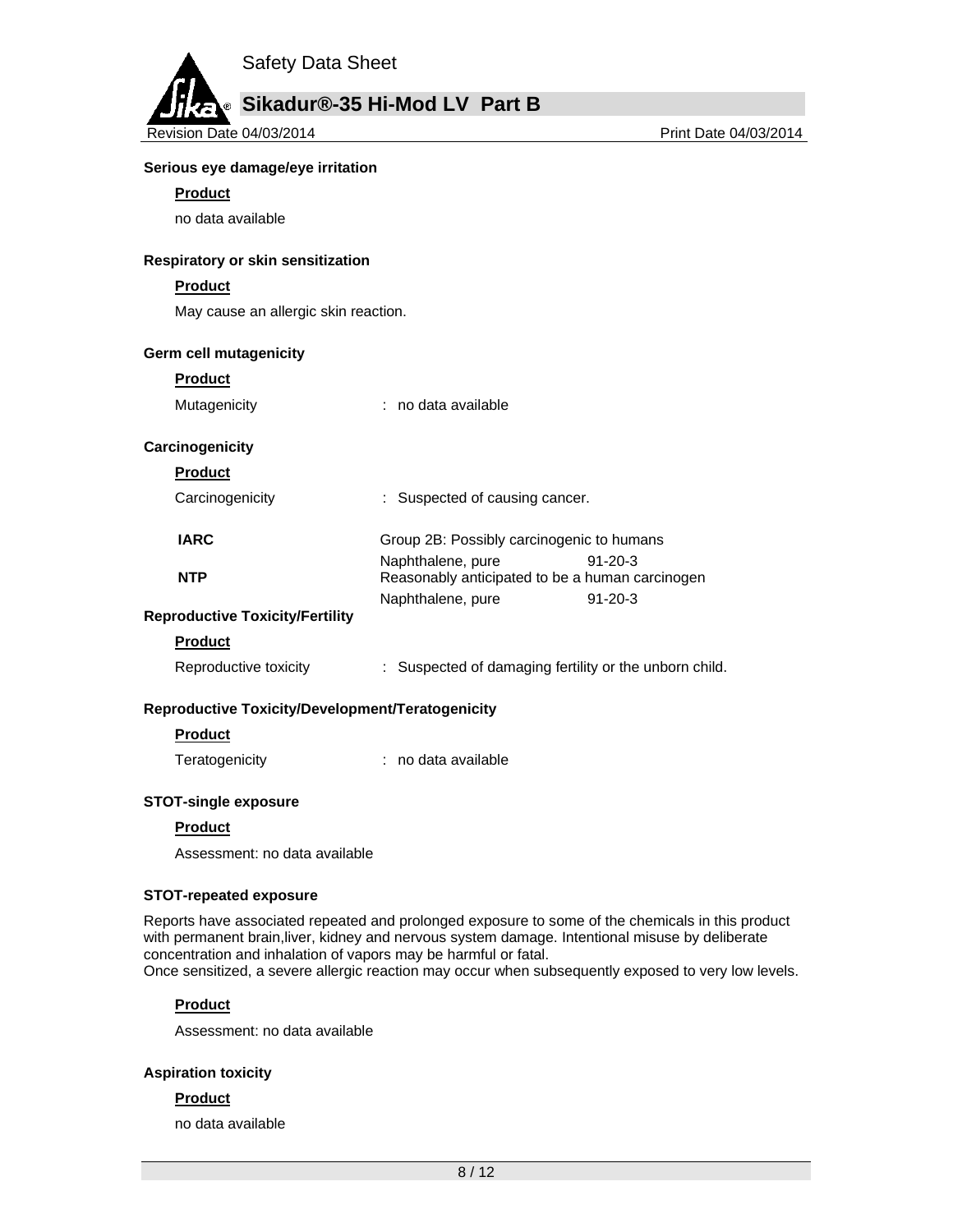

#### **12. Ecological information**

| Water polluting material. | Other information | Do not empty into drains; dispose of this material and its<br>container in a safe way.<br>Avoid dispersal of spilled material and runoff and contact<br>with soil, waterways, drains and sewers.<br>Toxic to aquatic organisms, may cause long-term adverse<br>effects in the aquatic environment.<br>May be harmful to the environment if released in large<br>quantities. |
|---------------------------|-------------------|-----------------------------------------------------------------------------------------------------------------------------------------------------------------------------------------------------------------------------------------------------------------------------------------------------------------------------------------------------------------------------|
|---------------------------|-------------------|-----------------------------------------------------------------------------------------------------------------------------------------------------------------------------------------------------------------------------------------------------------------------------------------------------------------------------------------------------------------------------|

## **13. Disposal considerations**

| Disposal methods       |                                                                                                                                                                                                                               |  |
|------------------------|-------------------------------------------------------------------------------------------------------------------------------------------------------------------------------------------------------------------------------|--|
| Waste from residues    | : Disposal of this product, solutions and any by-products should<br>at all times comply with the requirements of environmental<br>protection and waste disposal legislation and any regional<br>local authority requirements. |  |
| Contaminated packaging | : Empty containers should be taken to an approved waste<br>handling site for recycling or disposal.                                                                                                                           |  |

## **14. Transport information**

| DOT                                           |                                                                                                    |
|-----------------------------------------------|----------------------------------------------------------------------------------------------------|
| UN number                                     | 3267                                                                                               |
| Description of the goods                      | Corrosive liquid, basic, organic, n.o.s.<br>(Isophoronediamine, Phenol, 4-nonyl, branched)         |
| Class                                         | 8                                                                                                  |
| Packing group                                 | Ш                                                                                                  |
| Labels                                        | 8                                                                                                  |
| <b>Emergency Response</b>                     | 153                                                                                                |
| Guidebook Number                              |                                                                                                    |
| IATA<br>UN number<br>Description of the goods | 3267<br>Corrosive liquid, basic, organic, n.o.s.<br>(Isophoronediamine, Phenol, 4-nonyl, branched) |
| Class                                         | 8                                                                                                  |
| Packing group                                 | Ш                                                                                                  |
| Labels                                        | 8                                                                                                  |
| Packing instruction (cargo<br>aircraft)       | 855                                                                                                |
| Packing instruction<br>(passenger aircraft)   | 851                                                                                                |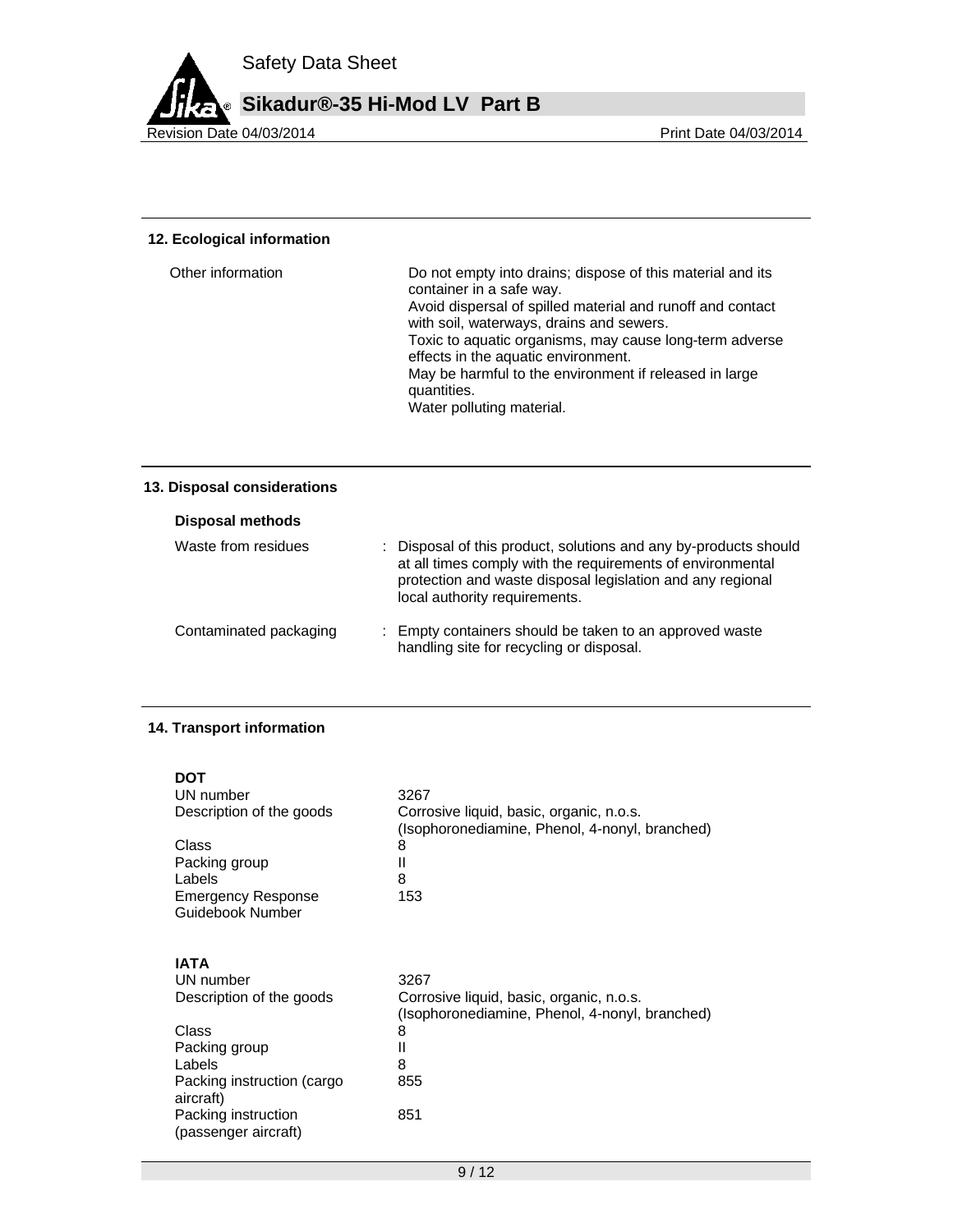

# **Sikadur®-35 Hi-Mod LV Part B**

Revision Date 04/03/2014 **Print Date 04/03/2014** Print Date 04/03/2014

| Packing instruction<br>(passenger aircraft) | Y840                                                                                       |
|---------------------------------------------|--------------------------------------------------------------------------------------------|
| <b>IMDG</b>                                 |                                                                                            |
| UN number                                   | 3267                                                                                       |
| Description of the goods                    | CORROSIVE LIQUID, BASIC, ORGANIC, N.O.S.<br>(Isophoronediamine, Phenol, 4-nonyl, branched) |
| Class                                       | 8                                                                                          |
| Packing group                               | Ш                                                                                          |
| Labels                                      | 8                                                                                          |
| EmS Number 1                                | F-A                                                                                        |
| EmS Number 2                                | S-B                                                                                        |
| Marine pollutant                            | ves                                                                                        |

DOT: For Limited Quantity exceptions reference 49 CFR 173.154 (b) IMDG: For Limited Quantity special provisions reference IMDG Code Chapter 3.4

#### **Special precautions for user**

no data available

**Transport in bulk according to Annex II of MARPOL 73/78 and the IBC Code**  not applicable

#### **15. Regulatory information**

**TSCA list** : All chemical substances in this product are either listed on the TSCA Inventory or are in compliance with a TSCA Inventory exemption.

## **EPCRA - Emergency Planning and Community Right-to-Know**

#### **CERCLA Reportable Quantity**

This material does not contain any components with a CERCLA RQ.

#### **SARA304 Reportable Quantity**

This material does not contain any components with a section 304 EHS RQ.

| SARA 311/312 Hazards | : Acute Health Hazard<br>Chronic Health Hazard                                                                                                  |       |
|----------------------|-------------------------------------------------------------------------------------------------------------------------------------------------|-------|
| <b>SARA 302</b>      | : The following components are subject to reporting levels<br>established by SARA Title III, Section 302:                                       |       |
| <b>SARA 313</b>      | : The following components are subject to reporting levels<br>established by SARA Title III, Section 313:<br>Naphthalene, pure<br>$91 - 20 - 3$ | 1.20% |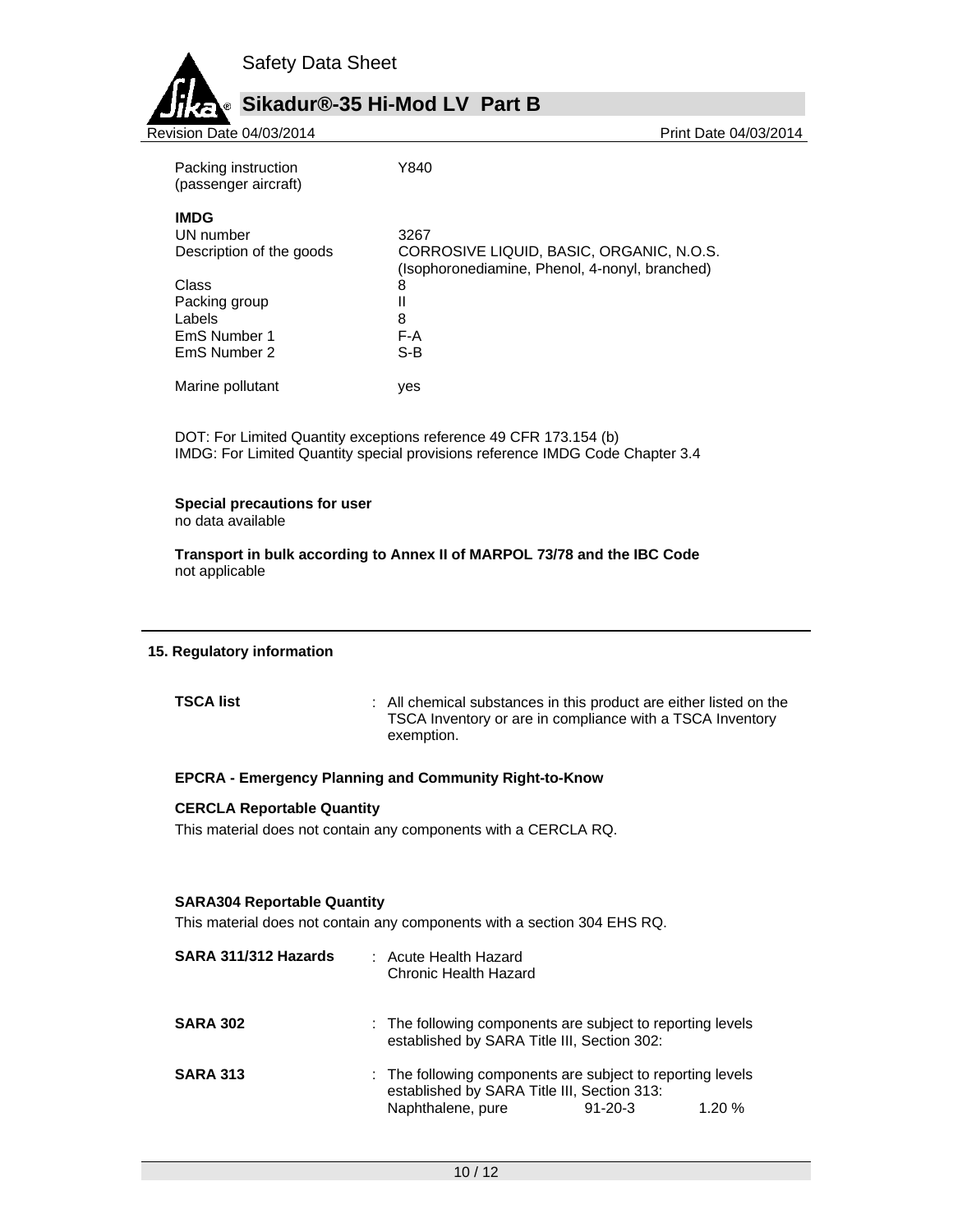# **Sikadur®-35 Hi-Mod LV Part B**

Revision Date 04/03/2014 **Print Date 04/03/2014** Print Date 04/03/2014

#### **Clean Air Act**

| <b>Ozone-Depletion</b> | This product neither contains, nor was manufactured with a                                                    |
|------------------------|---------------------------------------------------------------------------------------------------------------|
| <b>Potential</b>       | Class I or Class II ODS as defined by the U.S. Clean Air Act<br>Section 602 (40 CFR 82, Subpt. A, App.A + B). |

The following chemical(s) are listed as HAP under the U.S. Clean Air Act, Section 12 (40 CFR 61):

Naphthalene, pure 91-20-3 1.20 % This product does not contain any chemicals listed under the U.S. Clean Air Act Section 112(r) for Accidental Release Prevention (40 CFR 68.130, Subpart F).

**California Prop 65** WARNING! This product contains a chemical known in the State of California to cause cancer.

#### **16. Other information**

**HMIS Classification** 

| <b>Health</b>              |  |
|----------------------------|--|
| <b>Flammability</b>        |  |
| <b>Physical Hazard</b>     |  |
| <b>Personal Protection</b> |  |

**Caution:** HMIS® rating is based on a 0-4 rating scale, with 0 representing minimal hazards or risks, and 4 representing significant hazards or risks. Although HMIS® rating is not required on SDSs under 29 CFR 1910.1200, the preparer may choose to provide them. HMIS® rating is to be used with a fully implemented HMIS® program. HMIS® is a registered mark of the National Paint & Coatings Association (NPCA). Please note HMIS® attempts to convey full health warning information to all employees.

#### **Notes to Reader**

The information contained in this Safety Data Sheet applies only to the actual Sika Corporation ("Sika") product identified and described herein. This information is not intended to address, nor does it address the use or application of the identified Sika product in combination with any other material, product or process. All of the information set forth herein is based on technical data regarding the identified product that Sika believes to be reliable as of the date hereof. Prior to each use of any Sika product, the user must always read and follow the warnings and instructions on the product's current Product Data Sheet, product label and Safety Data Sheet for each Sika product, which are available at web site and/or telephone number listed in Section 1 of this SDS.

SIKA MAKES NO WARRANTIES EXPRESS OR IMPLIED AND ASSUMES NO LIABILITY ARISING FROM THIS INFORMATION OR ITS USE. SIKA SHALL NOT BE LIABLE UNDER ANY LEGAL THEORY FOR SPECIAL OR CONSEQUENTIAL DAMAGES AND SHALL NOT BE RESPONSIBLE FOR THE USE OF THIS PRODUCT IN A MANNER TO INFRINGE ON ANY PATENT OR ANY OTHER INTELLECTUAL PROPERTY RIGHTS HELD BY OTHERS.

All sales of Sika products are subject to its current terms and conditions of sale available at www.sikausa.com or 201-933-8800.

Revision Date 04/03/2014